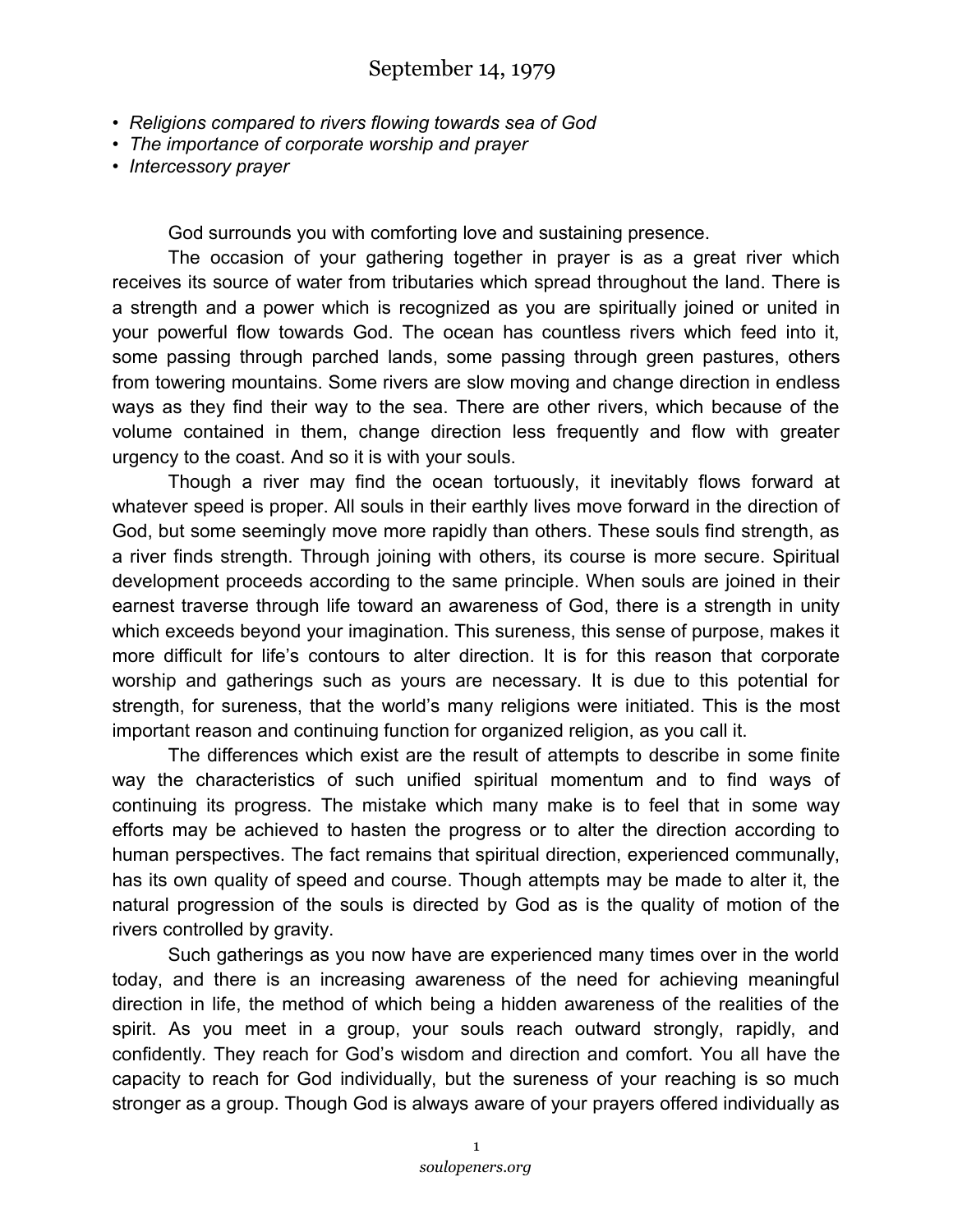well as corporately, your souls sense a greater strength, a greater vitality, when united in prayer.

Prayer as a group is ordained by God. It is God's intention that the reaching of the soul be done in unison with others. It is not important which river transmits its contents to the ocean most rapidly. The laws of nature dictate only that those rivers find the ocean, but the course, when ventured alone, can be difficult and interrupted. Those rivers which are the joining of many others are most successful in responding to natural laws. Those souls who reach out and join other souls in their quest for God will be surer of succeeding in their goals. It is essential, therefore, that you not only seek ways of joining other souls but that you proceed without a spirit of competition or superiority or smugness. It is not important which soul reaches God first. It is important that all souls reach God.

It may seem difficult to apply such teachings to your daily lives when you cannot easily bring others into the folding arms of your own circle, but the exercise of such desire can be achieved through the petition of prayer. Prayer is the strongest union between souls. That you are engaged in prayer as a group is like cement which binds you together. It is not merely your physical proximity to one another. If you wish to join with other souls who are far away and wish to help them as they traverse toward God, this is done through prayer. Your prayers on behalf of others unite your souls with others. It is like cutting a pathway which is deep uniting two streams which are separated. The water from one stream will find its course by joining in strength with the other.

All of you have concerns about members of your close families. Your prayers are for strength, for endurance, for deliverance, for release. When you pray about these concerns in a loving and supportive tone, you are uniting with that soul and providing it with the strength which you share as a group. You are all aware of the existence of prayer groups who unite with one another, in one form or another, for the purpose of providing strength or refreshment of body or soul to others. They unite in their prayers towards single objectives that they may focus their spiritual energies as a concentrated, intense beam of light. The strength, the unity, which reaches outward is unfailing, direct and swift. The soul for whom the prayers are offered benefits most definitely from being joined with the strength coming from the union of souls.

We therefore suggest that in future opportunities for being with others in prayerful communion, time be taken to direct your prayers toward those who need them and not merely for yourselves. Of course, if one of you is in need of spiritual support, you can all pray for that. What is important is that you are not only opening your consciousness to the healing qualities of God, but you are also consciously directing your own healing abilities as reflections of God toward others. In this way, the spiritual group which you share can be enlarged many fold.